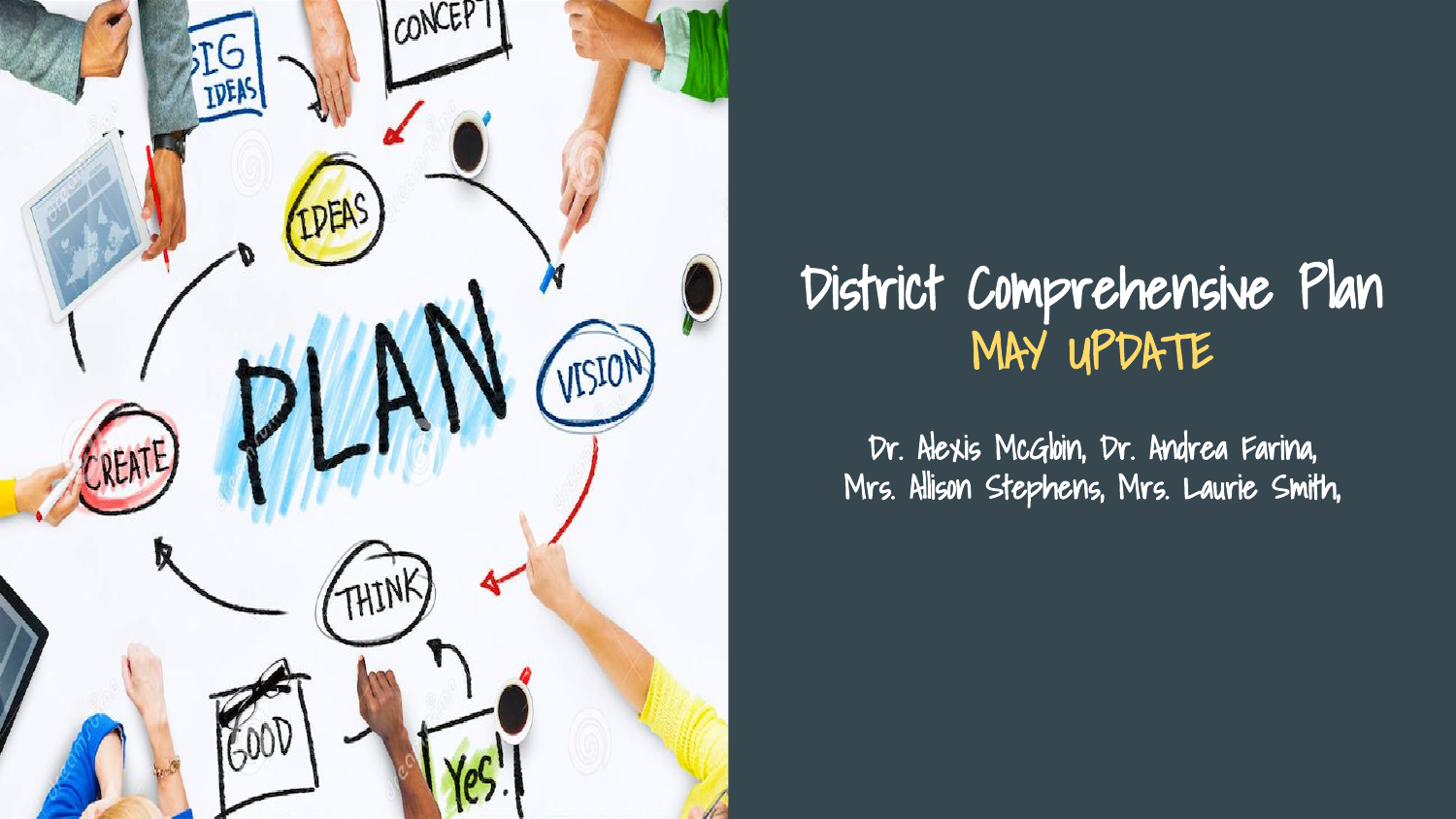

Purpose of Today Provide an overview and update regarding the Comprehensive Plan.

- Finalize innovation and student achievement vision statements
- Comprehensive Plan Goal Development
- Next Steps (17-18)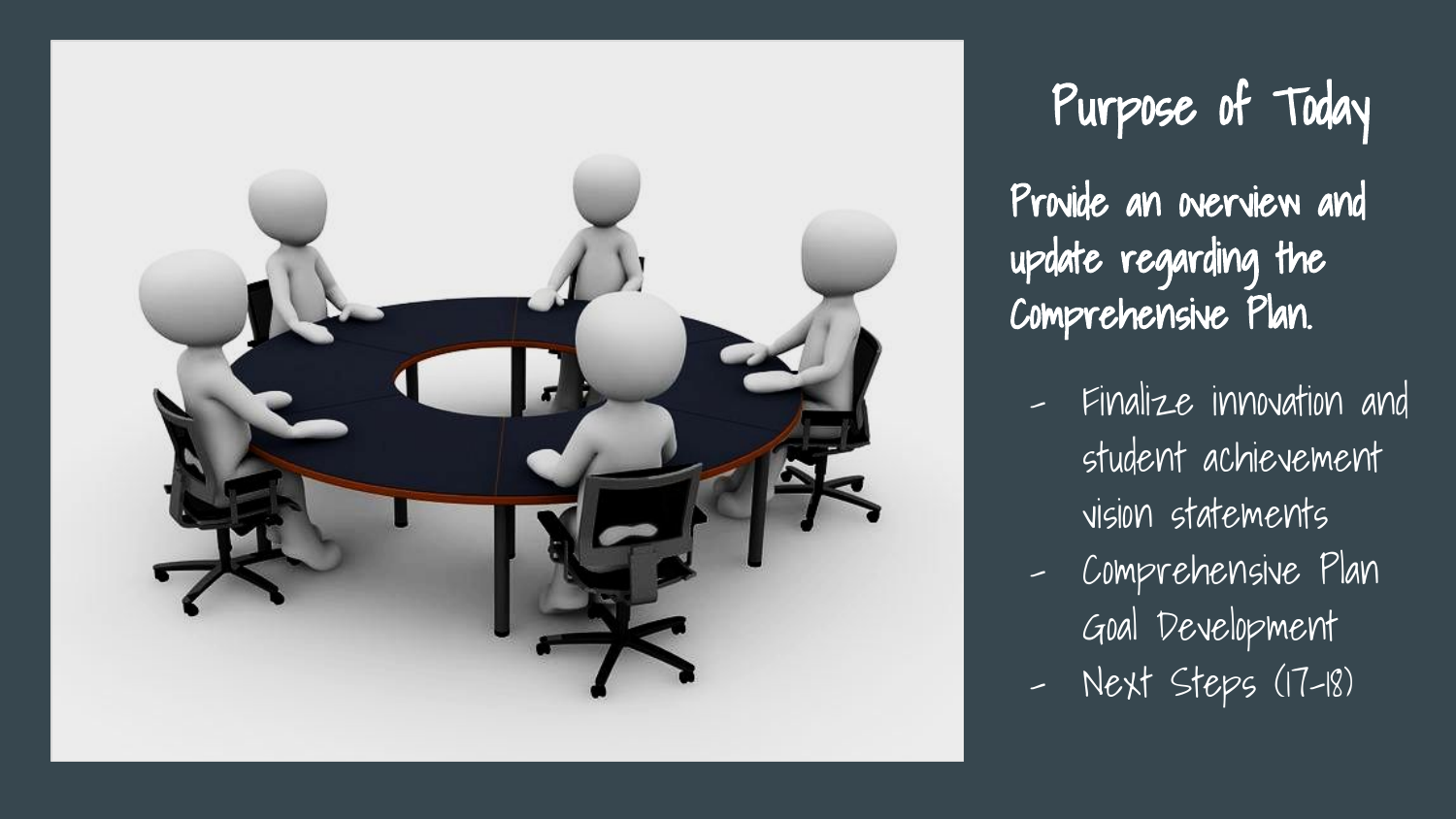# Upper Perkiomen SD Mission Statement

The Upper Perkiomen School District empowers learners, fosters community partnerships and inspires innovation to maximize personal growth.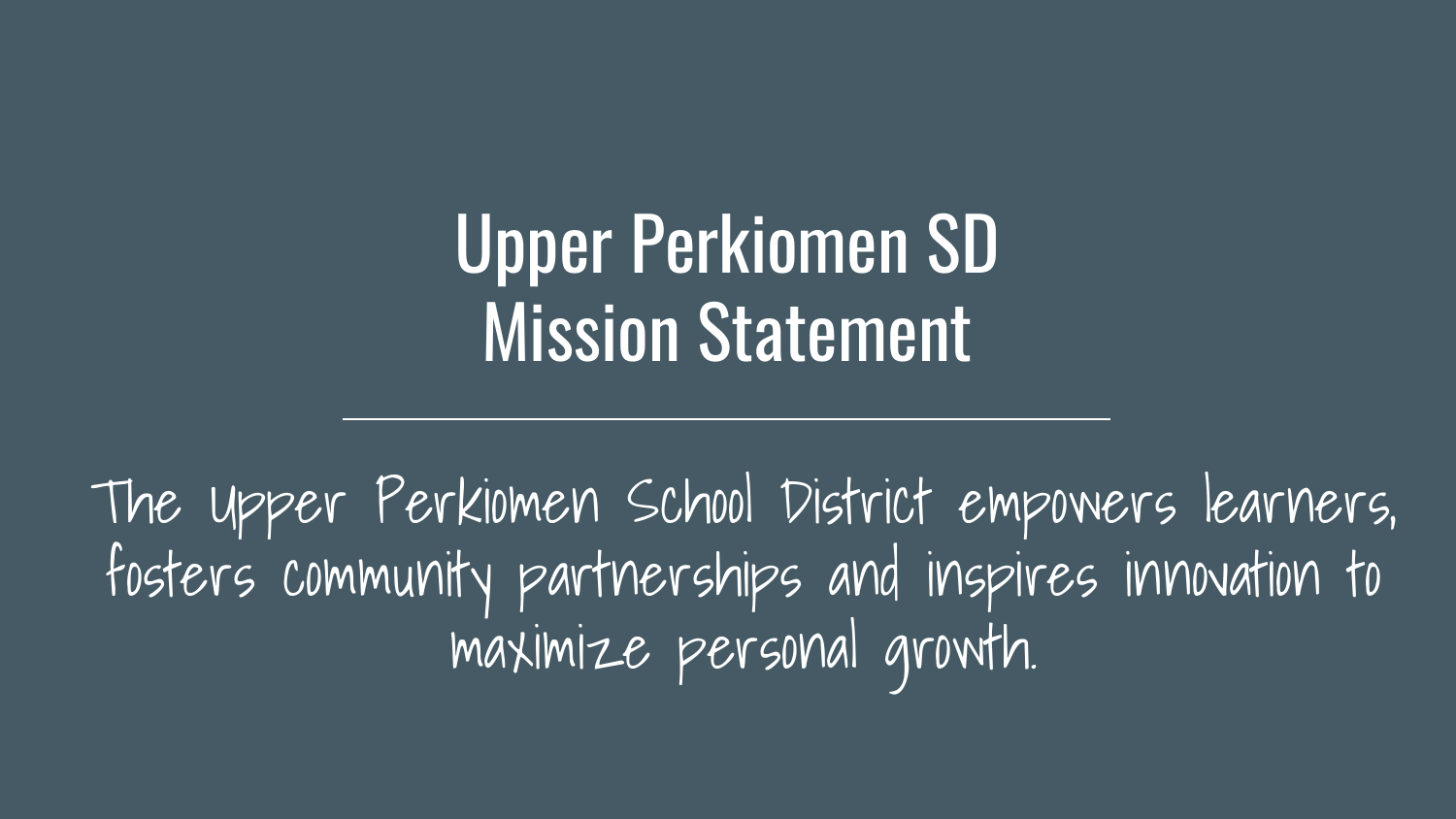## Empowerment

UPSD encourages all students and staff to responsibly advocate for themselves and actively make choices in their own learning.

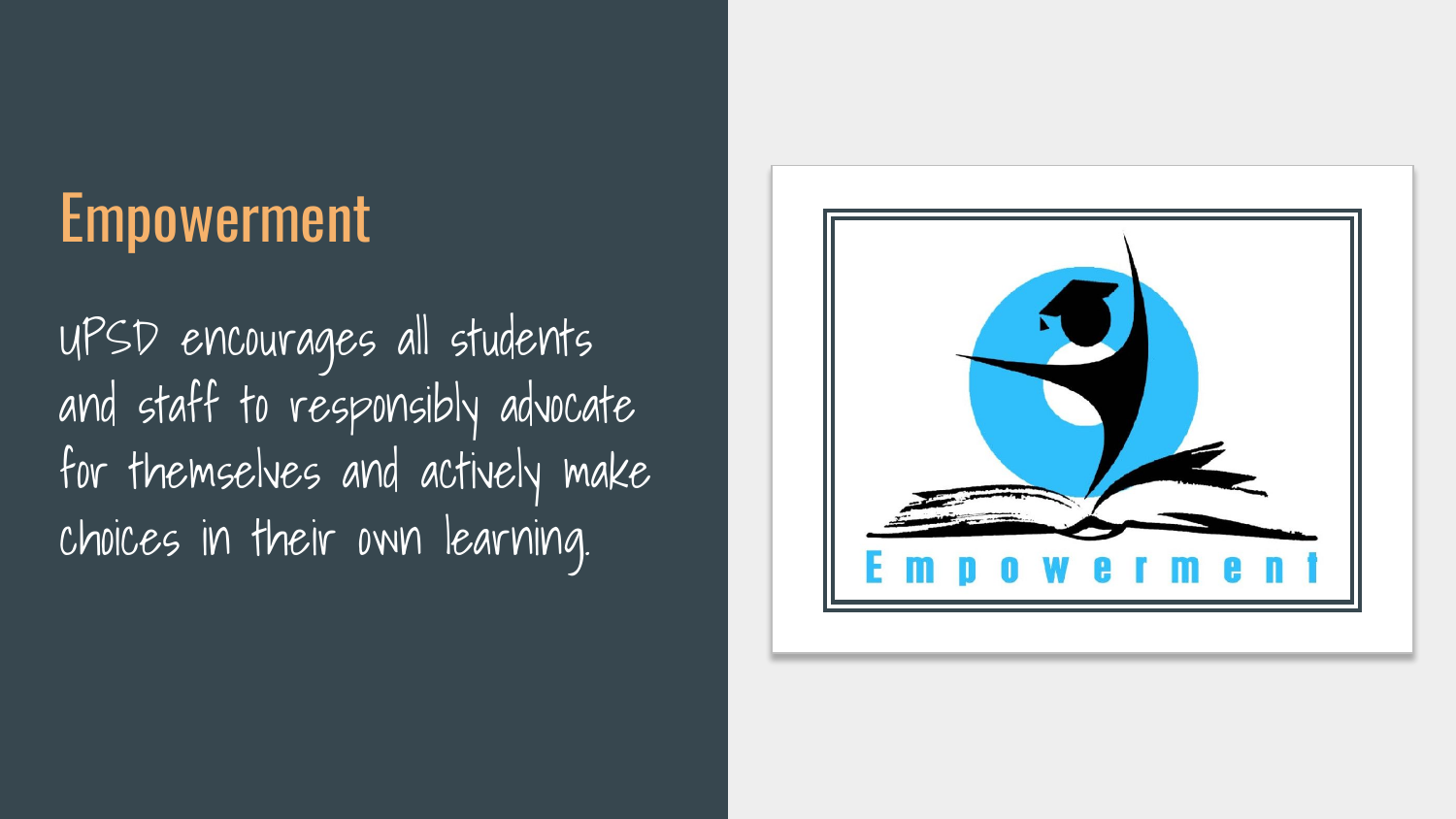### **Culture**

UPSD provides a safe and supportive school environment that values and is responsive to the uniqueness of each individual.

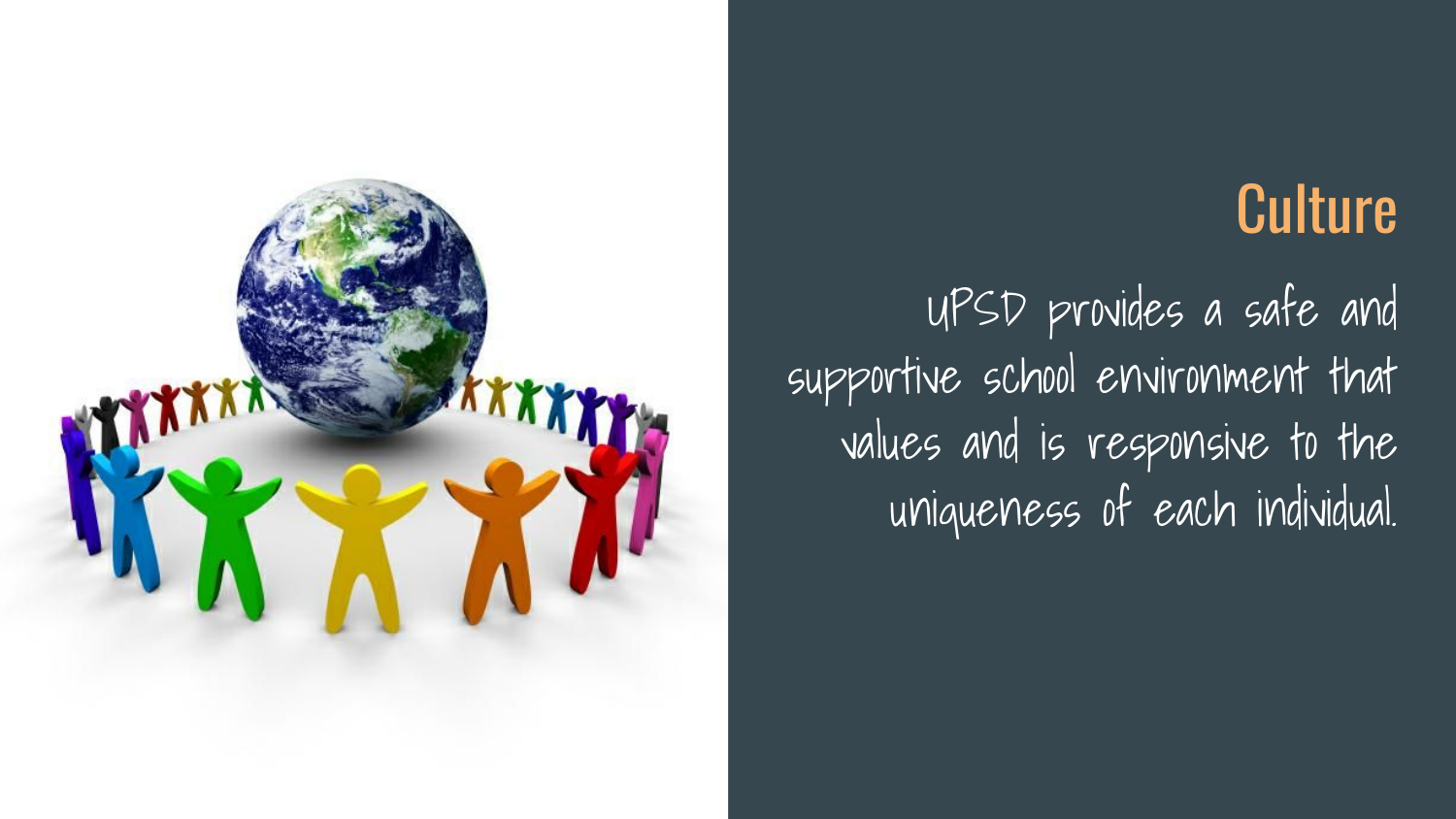# **Partnerships**

UPSD fosters and utilizes local and global connections to cultivate learning experiences within and beyond the classroom.

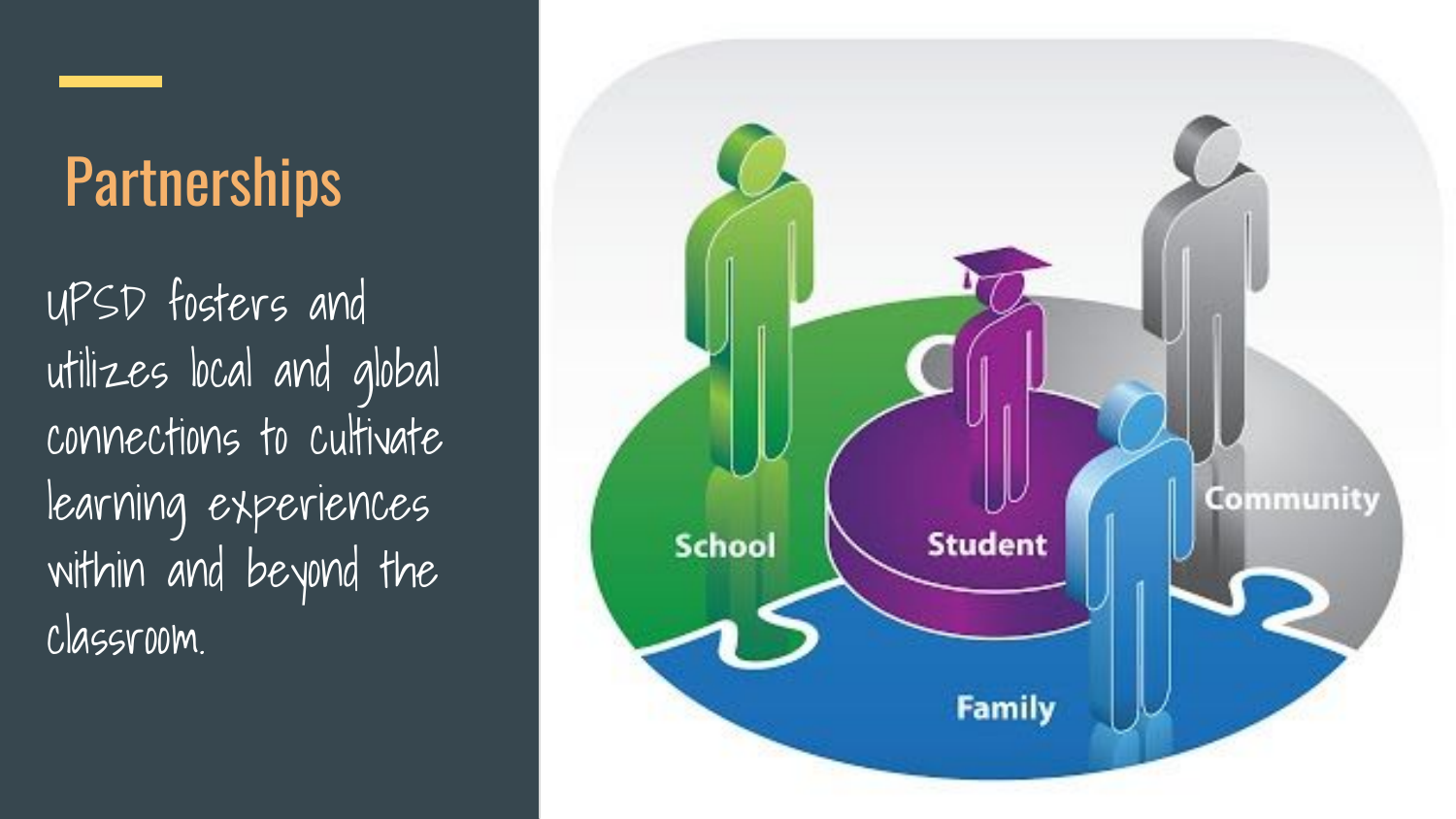### Innovation

UPSD nurtures a student centered learning environment that enhances critical and creative thinking

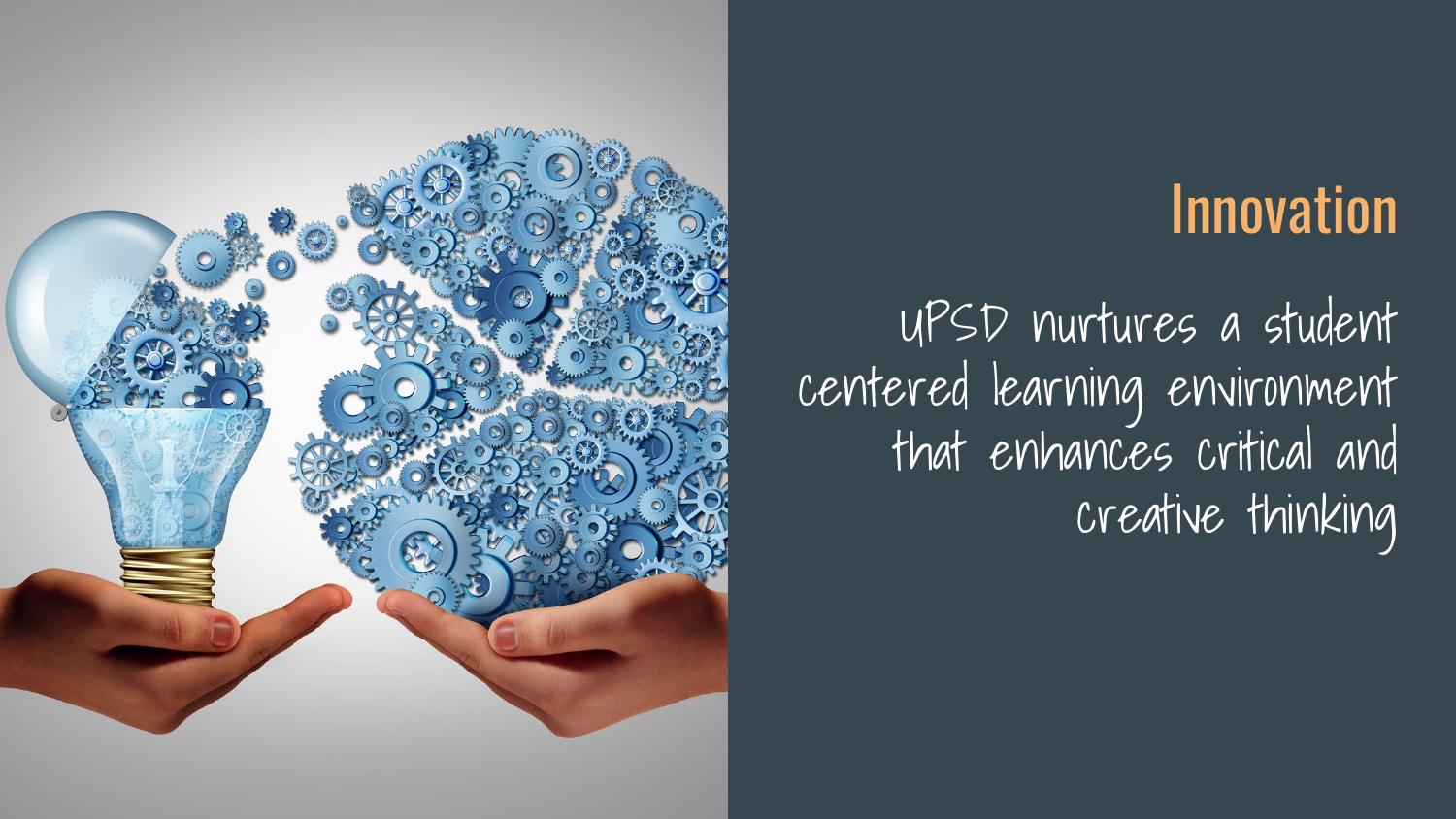

### Innovation

#### Other Drafts:

UPSD nurtures a student centered learning environment that enhances critical and **inventive** thinking.

UPSD encourages an environment that disrupts the traditional learning process and nurtures (or celebrates) inventive thinking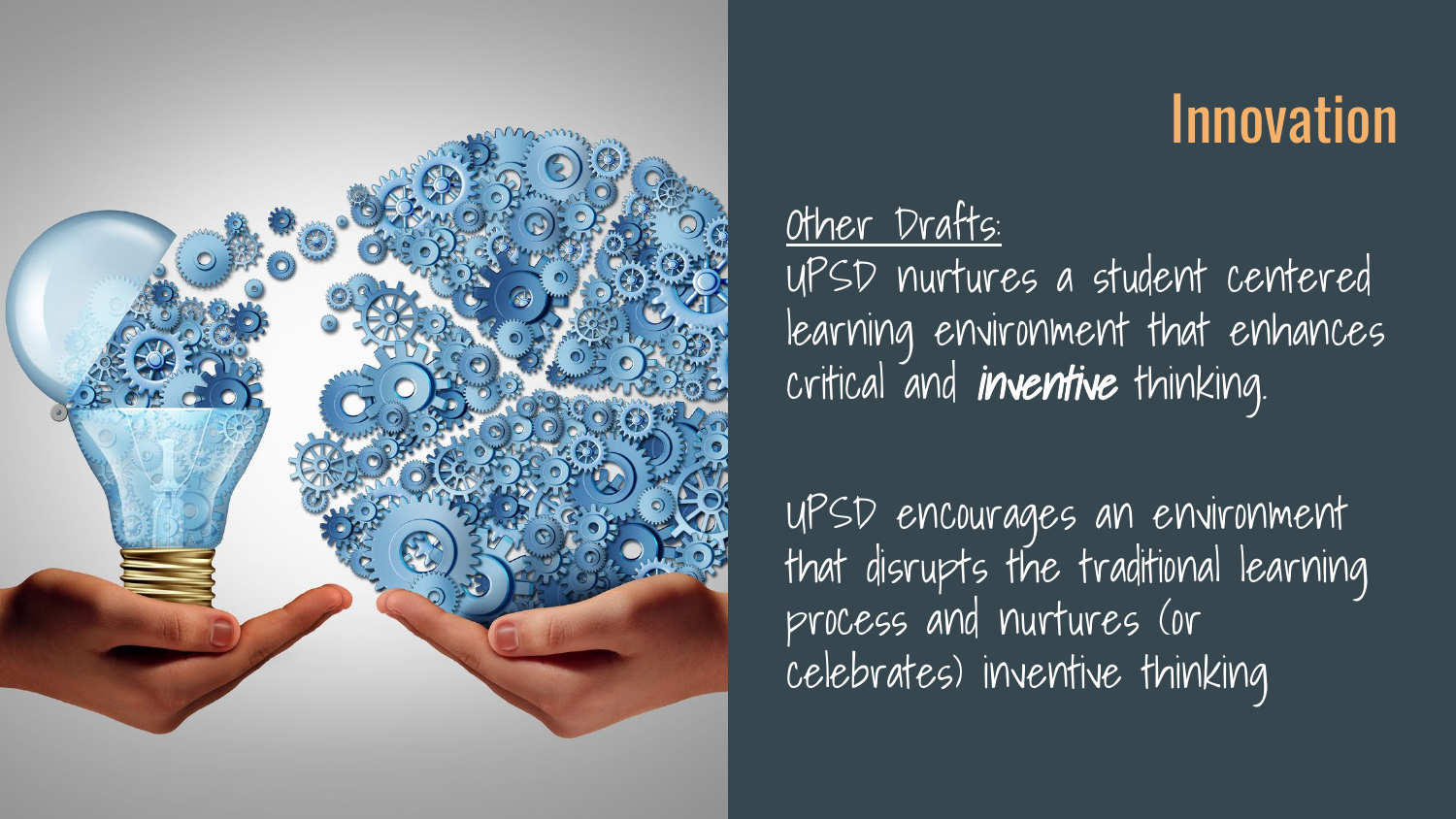# Student Achievement

At UPSD all students will have access to a full continuum of learning experiences in order to actualize their personal growth.

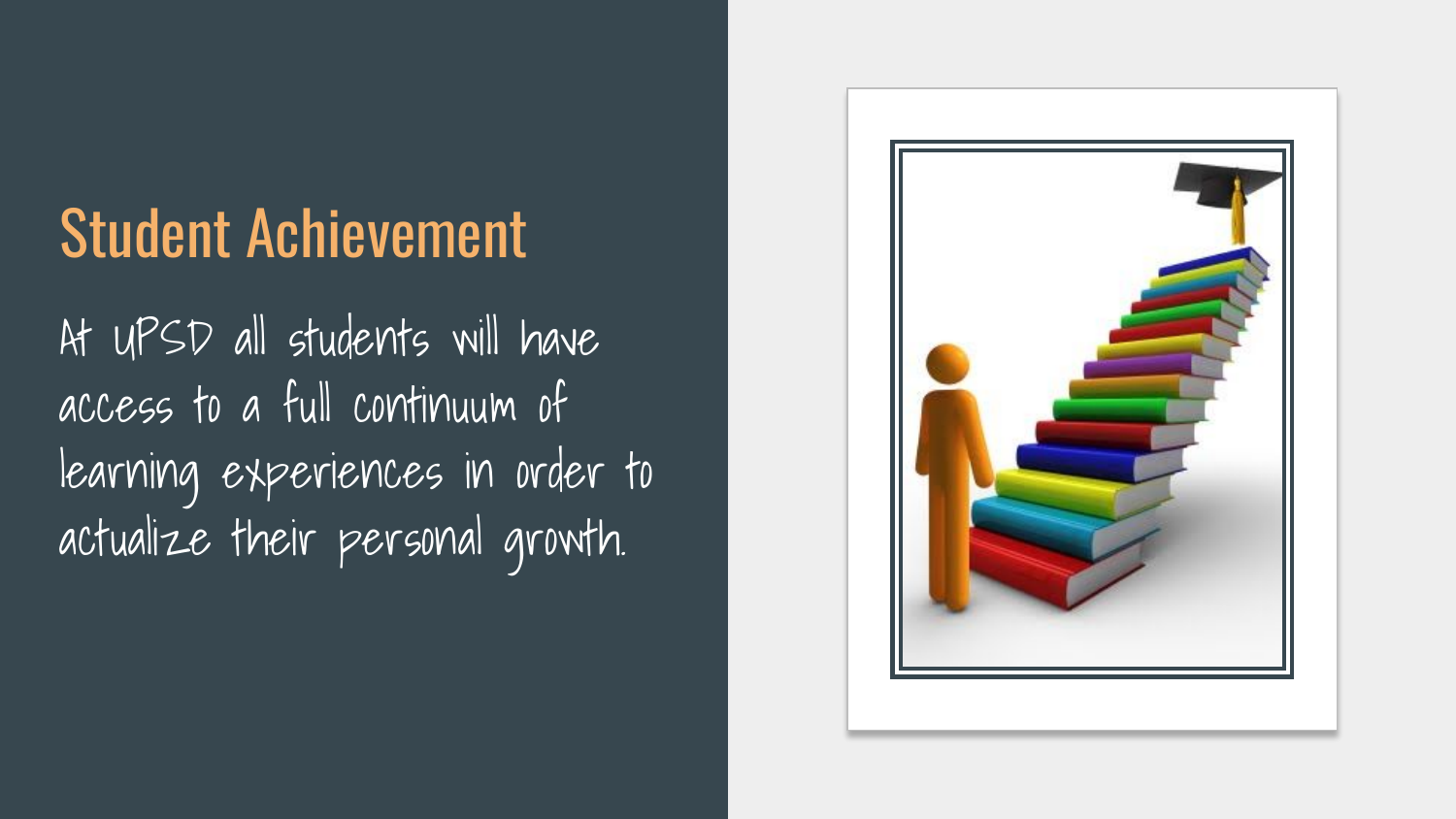



[NEEDS ASSESSMENT](https://docs.google.com/document/d/1ogEaVeJdjEHdUyE9qlTImPB95n3nXGuLMtemlTFoy3w/edit)  [DISTRICT-LEVEL DATA SNAPSHOT](https://docs.google.com/document/d/1ogEaVeJdjEHdUyE9qlTImPB95n3nXGuLMtemlTFoy3w/edit)

[BUILDING/DEPARTMENT LEVEL DATA](https://docs.google.com/a/upsd.org/document/d/1kHVCtn4JvRrgvh6seUK7q2Um10SgSLzjPA4tw8KUnP0/edit?usp=sharing) [ANALYSIS](https://docs.google.com/a/upsd.org/document/d/1kHVCtn4JvRrgvh6seUK7q2Um10SgSLzjPA4tw8KUnP0/edit?usp=sharing)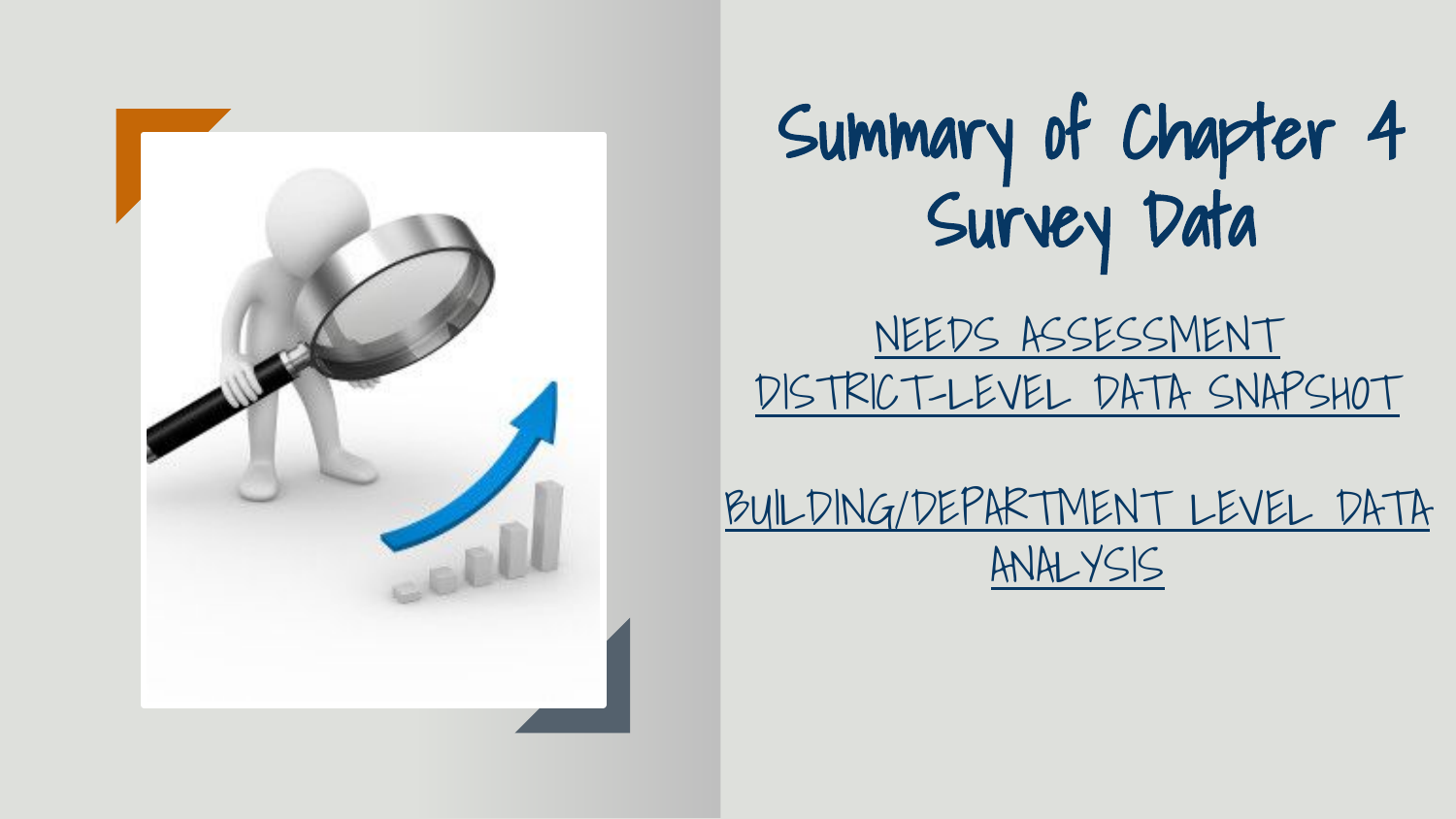# DISTRICT GOALS

Once the systematic challenges for the district are identified, the committee is challenged to develop district goals that are intended to improve the overall quality of the school district.

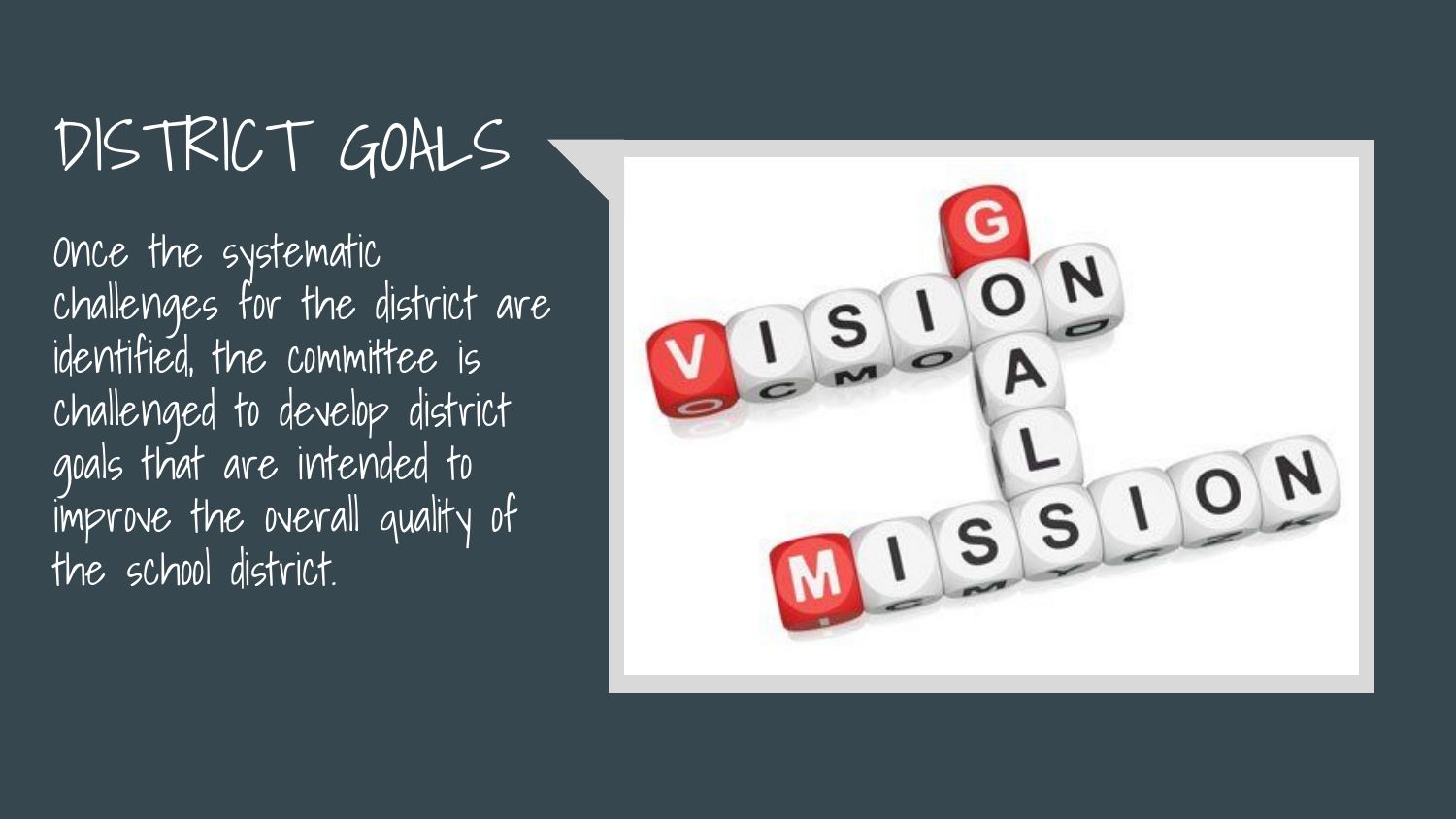# Current Upper Perkiomen SD Goals

#### District Goal: Communication

At UPSD, we will provide consistent, timely communication to all stakeholders with a focus on developing a collaborative environment.

#### District Goal: Innovative Teaching and Learning At UPSD, we will engage students and staff in meaningful and authentic learning experiences within and beyond the classroom.

#### District Goal: Mindset for Learning

At UPSD, we will provide all students with equal access to a comprehensive education where individual growth is expected and supported.

#### District Goal: Technology Integration

At UPSD, we will equip all students and staff with the skills and current technological resources to make learning meaningful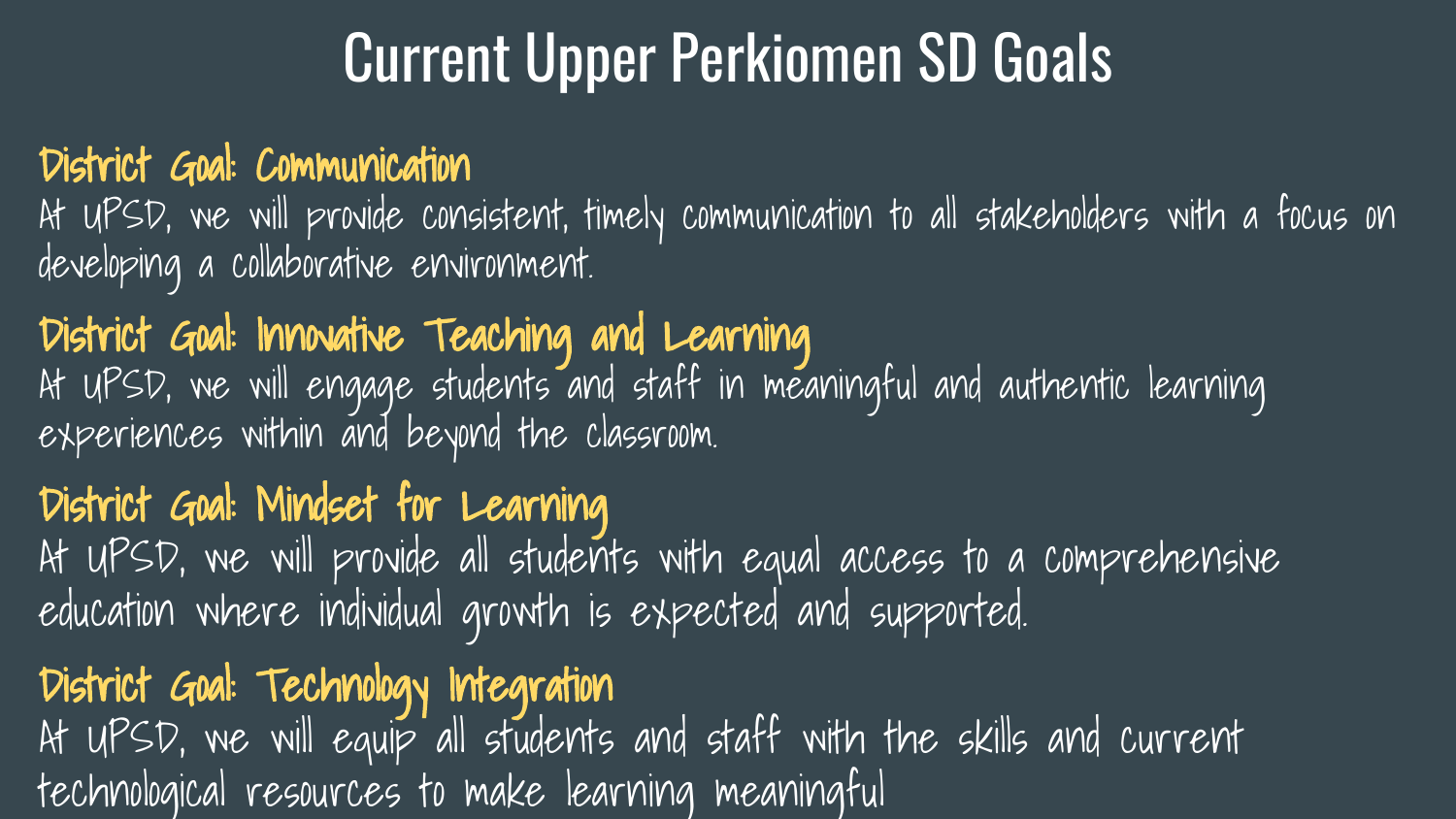# GOAL DEVELOPMENT ACTIVITY

developed goal statements, groups will provide feedback and recommendations.

Developing District-Wide Systems Curriculum, Instruction, & Assessment Utilizing the draft administratively Student Wellness (Social/Emotional)